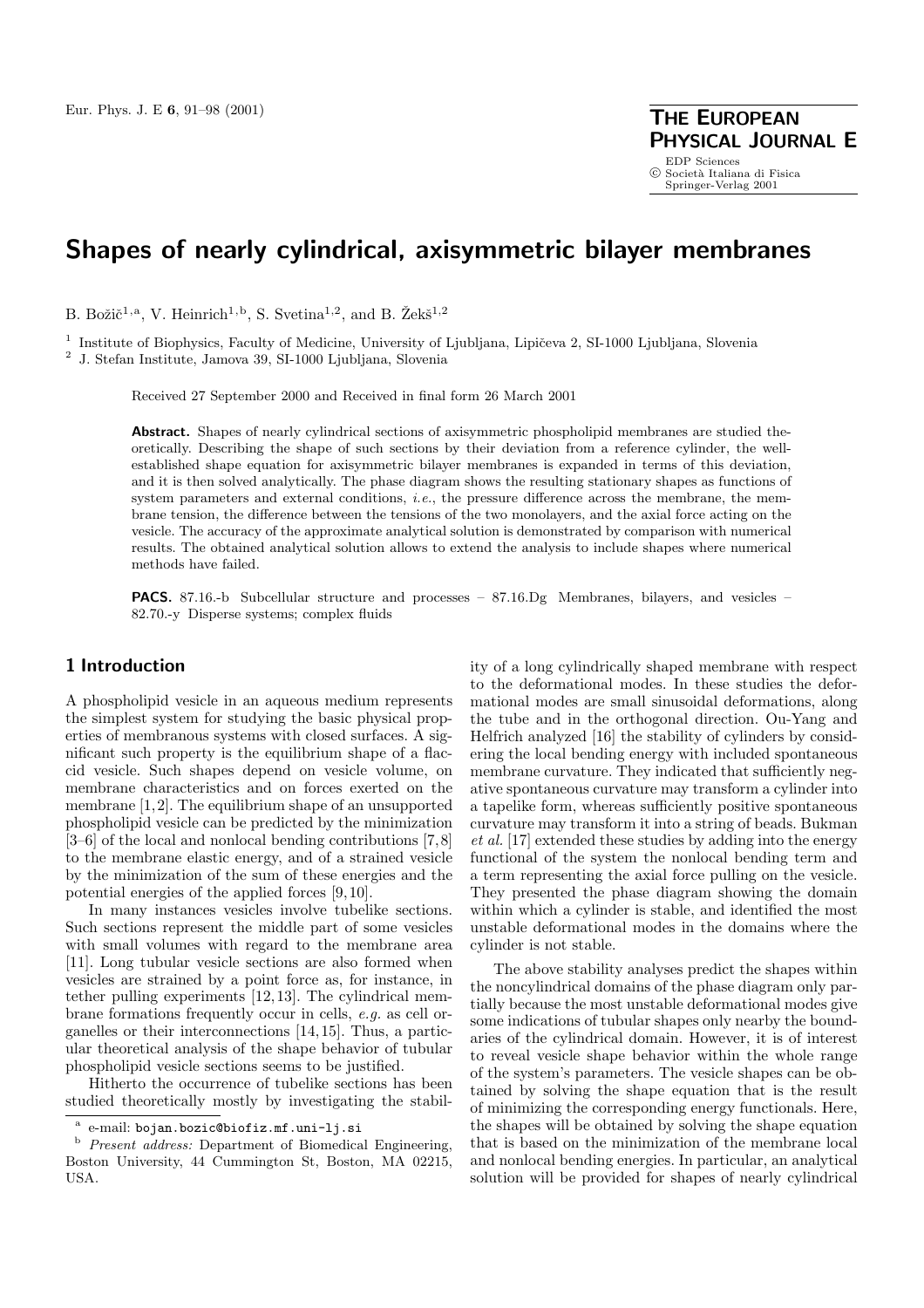vesicle sections by taking into consideration the finite lengths of these sections. We limit ourselves to the axisymmetric shapes of tubular vesicle sections. In a complementary work, Zhang [18] recently obtained a set of nonaxisymmetric solutions of the general membrane shape equation [19] for a long tubular vesicle section where the cross-section of the obtained shapes does not vary along the section.

# **2 Differential equation for nearly cylindrical, axisymmetric section**

The shape equation for the phospholipid vesicle is obtained by varying the sum of the local and nonlocal bending energy at given vesicle volume  $(V)$  and membrane area  $(A)$  [1,2]. The extrema of the elastic energy at given conditions correspond to the stationary shapes of the vesicle. The local bending energy  $(W<sub>b</sub>)$  is expressed by  $\frac{1}{2}k_c\int (C_1 + C_2 - C_0)^2 dA$ , where  $k_c$  is the bending modulus,  $C_1$  and  $C_2$  are the principal curvatures, and  $C_0$  is the spontaneous membrane curvature, whereas the nonlocal bending energy (relative stretching energy,  $W_{\text{RE}}$ ) is expressed by  $\frac{k_r}{2Ah^2} (\Delta A - \Delta A_0)^2$ , where  $k_r$  is the nonlocal bending modulus,  $h$  is the distance between the neutral surfaces of the outer and the inner monolayer,  $\Delta A$  is the difference between the areas of the outer and the inner monolayers that is equal to  $h \int (C_1 + C_2) dA$ , and  $\Delta A_0$ is the corresponding equilibrium area difference [20–22]. For a fixed distance between the poles of an axisymmetric vesicle  $(\bar{Z})$  the corresponding functional is written in the form

$$
\mathcal{G} = W_{\rm b} + W_{\rm RE} - \mu (V - V_0) + \lambda (A - A_0) - f(\bar{Z} - \bar{Z}_0), \tag{1}
$$

where  $\mu$ ,  $\lambda$  and f are the Lagrange multipliers that guarantee fixed vesicle volume, membrane area and distance between the vesicle poles  $(V = V_0, A = A_0 \text{ and } \overline{Z} = \overline{Z}_0).$ 

The variational procedure of the functional can be first performed at given  $\Delta A$ , and the stationary  $\mathcal{G}(\Delta A)$  dependence can be obtained. The variation of  $\mathcal G$  with respect to  $\Delta A$  gives at equilibrium  $\left(\frac{\partial \mathcal{G}}{\partial \Delta A}\right) = 0$ ,  $\frac{\partial W_{\rm b}}{\partial \Delta A}$  $-dW_{\rm RF}/d\Delta A$ . For analysing the shape behavior of the cylindrical vesicle section, it is convenient to define the difference between the lateral tensions of the membrane monolayers ( $\nu = dW_{\text{RE}}/d\Delta A$ ), which is equal to [10]

$$
\nu = \frac{k_{\rm r}}{Ah^2} (\Delta A - \Delta A_0). \tag{2}
$$

The difference between the lateral tensions is positive when the outer monolayer is more stretched than the inner one. Accordingly, the variations of  $\mathcal G$  with respect to  $V$ , A and  $\overline{Z}$ , respectively, show that the pressure difference  $(\mu = \partial W_{\rm b}/\partial V)$  is defined as positive when the pressure in the vesicle is larger than in the surroundings, that the lateral tension ( $\lambda = -\partial W_{\rm b}/\partial A$ ) is positive when the membrane is stretched, and that the axial force  $(f = \partial W_{\rm b}/\partial Z)$ is positive when it stretches the vesicle along the axis.

The variation of the functional  $\mathcal G$  with respect to the membrane shape [6, 10] leads to the axisymmetric version [23] of the general membrane shape equation [19] and to the boundary condition at vesicle poles. The corresponding shape equation was presented previously (Eq. (17) of Ref. [24]) for zero spontaneous curvature. By considering also the spontaneous curvature of the bilayer  $(C_0)$ , the shape equation reads

$$
2R\sin^3\psi\,\psi'' + 8R\sin^2\psi\cos\psi\,\psi''\psi' - 4\sin^2\psi\cos\psi\,\psi''
$$

$$
-R\sin\psi(\sin^2\psi - 2\cos^2\psi)\psi'^3 - \sin\psi(4 - 7\sin^2\psi)\psi'^2
$$

$$
+ \left(4C_0\sin\psi - RC_0^2 + \frac{\sin^2\psi - 2\cos^2\psi}{R}\right)\sin\psi\,\psi'
$$

$$
- \left(\frac{2\lambda R}{k_c} + \frac{4\nu h}{k_c}\sin\psi\right)\sin\psi\,\psi' + C_0^2\sin\psi
$$

$$
- \frac{\sin\psi(1+\cos^2\psi)}{R^2} - \frac{2\mu R}{k_c} + \frac{2\lambda\sin\psi}{k_c} = 0,
$$
(3)

where  $R$  is the distance between the symmetry axis and a point on the contour of the membrane, and  $\psi$  is the angle made by the surface normal and the symmetry axis and is defined through the relation

$$
\cot \psi = -R' \,. \tag{4}
$$

The prime in equations (3) and (4) denotes differentiation with respect to the position along the symmetry axis  $(Z)$ . The axial force  $(f)$  appears only in the boundary condition at the two poles. In the case of the pulling force at the vesicle poles the boundary condition [24] (in the limit  $R \rightarrow$ 0) reads

$$
\psi = -\frac{fR}{4\pi k_{\rm c}} \ln R. \tag{5}
$$

Because we are looking for the shape of a nearly cylindrical axisymmetric section of the membrane, we can expand the shape equation in small deviations from the cylinder. The contour of an almost cylindrical section of the axisymmetric membrane can be expressed as

$$
R(Z) = R_0 + U(Z), \qquad (6)
$$

where  $R_0$  is the reference radius and U describes the deviation. For almost cylindrical sections  $\psi$  is approximately  $\pi/2$ , and thus we can, by using equations (4) and (6), expand  $\sin\psi$ ,  $\cos\psi$ ,  $\psi'$ ,  $\psi''$  and  $\psi'''$  as a function of U. By neglecting the nonlinear terms in  $U$ , we have

$$
\sin \psi = 1, \qquad \cos \psi = -U', \qquad \psi' = U'', \n\psi'' = U''', \qquad \psi''' = U^{(IV)}.
$$
\n(7)

Substituting equations (6) and (7) into equation (3) and neglecting nonlinear terms, we obtain the fourth-order differential equation

$$
R_0^4 U^{(IV)} + \left(\frac{1}{2} - \frac{\lambda R_0^2}{k_c} - \frac{2\nu h R_0}{k_c} - \frac{C_0^2 R_0^2}{2} + 2C_0 R_0\right) R_0^2 U''
$$

$$
+ \left(1 - \frac{\mu R_0^3}{k_c}\right) U - \frac{\mu R_0^4}{k_c} + \frac{\lambda R_0^3}{k_c} - \frac{R_0}{2} + \frac{C_0^2 R_0^3}{2} = 0. \tag{8}
$$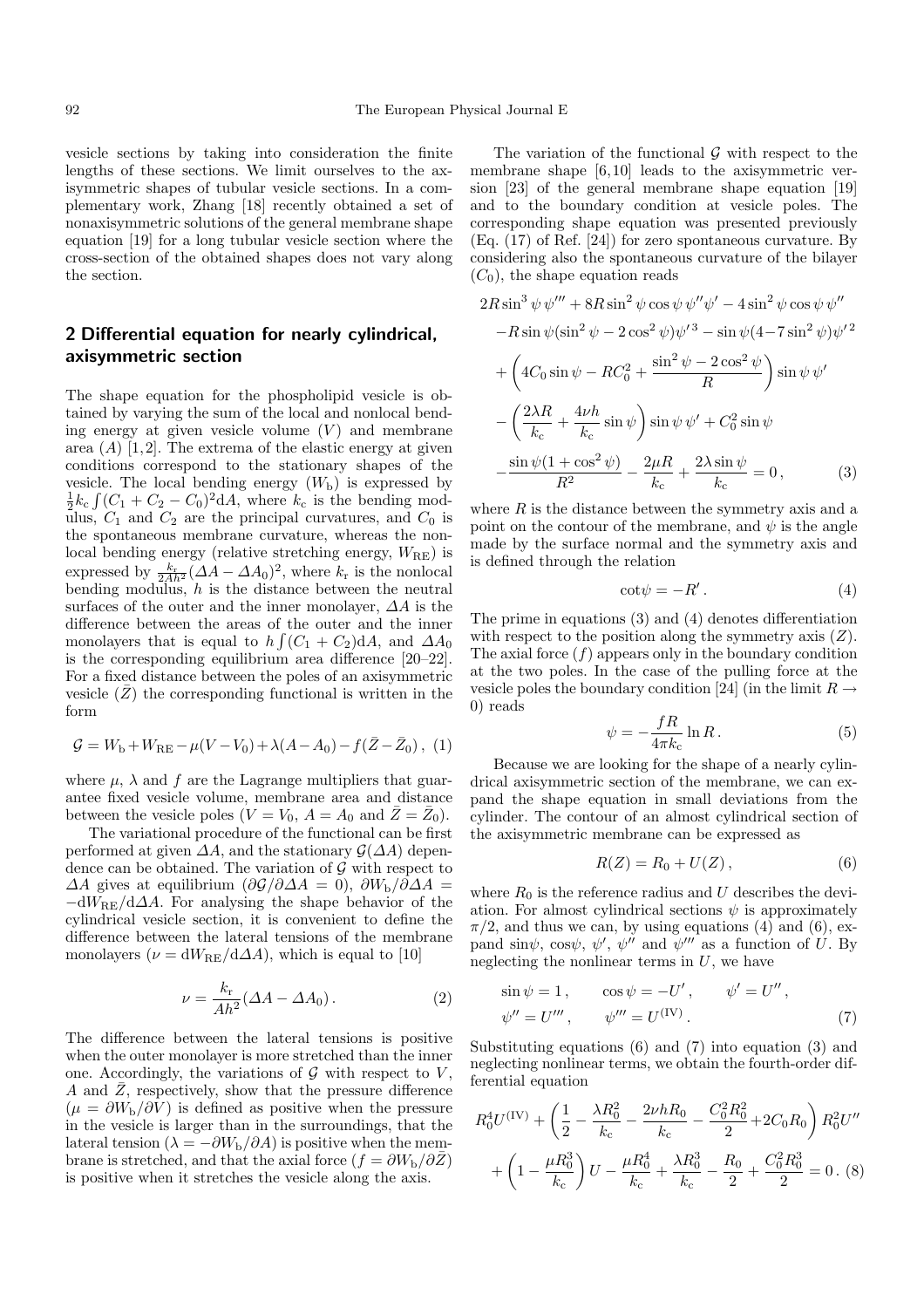

**Fig. 1.** The diagram shows the values of the pressure difference across the membrane  $(\mu/k_c)$  and the lateral tension in the membrane  $(\lambda/k_c + C_0^2/2)$  at which tubular sections are possible. There is one solution for the radius of the reference cylinder below curve A and there are two solutions between curves B and A. Tubular sections cannot exist for the values of the parameters out of these two regions. Curve B is obtained by setting expression (11) to zero. The dotted lines correspond to the values of the expression  $\nu h/k_c - C_0 - f/(2\pi k_c) = -8 \times 10^6 \text{ m}^{-1}$  (a),  $-4 \times 10^6$  m<sup>-1</sup> (b), 0 (c),  $4 \times 10^6$  m<sup>-1</sup> (d), and  $8 \times 10^6$  m<sup>-1</sup> (e).

This equation shows that an ideal cylinder  $(U = const = 0)$ is a solution povided that

$$
2\mu R_0^3 - 2\lambda R_0^2 + k_c - k_c C_0^2 R_0^2 = 0 \tag{9}
$$

is fulfilled. It is to be noted that equation (9) is equivalent to the radial equilibrium condition for the cylinder [16, 17]. Equation (9) also represents the equation to fix the reference radius  $R_0$  in such a way that U will be small for nonideal but nearly cylindrical solutions. Once equation (9) is satisfied by our choice of  $R_0$ , we are left with a homogeneous linear differential equation for the deviation  $U$  of the shape from the reference cylinder.

Because the nearly cylindrical membrane shapes often occur in axially strained vesicles [10, 25], it is appropriate to complement the present analysis by determining the interrelation between the pulling axial force and the radius of the reference cylinder. In order to obtain this interrelation we require that the correspondingly expanded third-order differential equation for the membrane shape, which is obtained by integrating equation (3) [26] and taking into account the boundary condition  $(Eq. (5))$ , is satisfied along the nearly cylindrical section up to the first order. This requirement gives the relationship between  $\mu$ ,  $\lambda$ ,  $\nu$ , f and the reference radius  $R_0$  in the form

$$
fR_0 + \pi \mu R_0^3 - 2\pi \lambda R_0^2 - 2\pi \nu h R_0 - \pi k_c (1 - C_0 R_0)^2 = 0.
$$
\n(10)

Equation (10) can also be identified as the longitudinal equilibrium condition for the cylinder because the same equation is obtained by the variation of the corresponding thermodynamic potential for the cylinder with respect to its length [17].



**Fig. 2.** The dependence of the radius of the reference cylinder  $(R_0)$  on the parameter  $\lambda/k_c + C_0^2/2$ . The full lines represent these dependences for  $\mu/k_c = -4 \times 10^{19} \text{ m}^{-3}$  (A), Fig. 2. The dependence of the radius of the reference cylin- $-2 \times 10^{19}$  m<sup>-3</sup> (B), 0 (C),  $2 \times 10^{19}$  m<sup>-3</sup> (D), and  $4 \times 10^{19}$  m<sup>-3</sup> (E), whereas the dotted lines represent these dependences for the expression  $\nu h/k_c - C_0 - f/(2\pi k_c) = -8 \times 10^6 \text{ m}^{-1}$  (a),  $-4 \times 10^6$  m<sup>-1</sup> (b), 0 (c),  $4 \times 10^6$  m<sup>-1</sup> (d), and  $8 \times 10^6$  m<sup>-1</sup> (e). The dashed curve shows the dependence of the critical cylinder radius on the lateral tension.

# **3 Analytical solutions for nearly cylindrical, axisymmetric section**

#### **3.1 The reference radius of the cylindrical section**

The cubic equation such as equation (9) for  $R_0$  cannot have real and positive roots for arbitrary values of its coefficients. Therefore, it is of interest to determine at what values of the parameters a nearly cylindrical section can exist, *i.e.*, at what values of the pressure difference  $(\mu)$  and lateral tension  $(\lambda)$  equation (9) has real, positive roots for the radius of the reference cylinder  $(R_0)$ . The results of the root analysis are shown in Figures 1 and 2. Figure 1 shows that for  $\mu < 0$  a single solution *(i.e.* a single real, positive root) for the reference radius exists at any  $\lambda$ . For  $\mu > 0$ , there are two solutions for the reference radius when

$$
27k_c\mu^2 - (2\lambda + k_c C_0^2)^3 < 0\,,\tag{11}
$$

and there are no solutions for the reference radius when this condition is not fulfilled. By setting expression (11) to zero, we obtain a boundary line of the region of solutions of equation (9) (the dashed line B in Fig. 1). The two solutions for the reference radius merge at this boundary line into a single one (critical radius  $R_{0,\text{crit.}}$ ).

It is instructive to determine also the interdependence between the system parameters  $(\mu, \lambda \text{ and } \nu)$  and the axial force  $(f)$  for cylinders. By eliminating  $R_0$  from equations (9) and (10), we obtain the relationship between the pressure difference  $(\mu)$ , the lateral tension  $(\lambda)$  and the expression  $\nu h/k_c - C_0 - f/(2\pi k_c)$ . The values of the pressure difference and the lateral tension for some constant values of the latter expression are presented in Figure 1. At positive values of  $\mu$  there are two values for the expression  $\nu h/k_c - C_0 - f/(2\pi k_c)$ . That is reflected in Figure 1 by the two branches of the dotted curves d and e, of which one corresponds to the larger radius of the cylinder whereas the other to the smaller radius.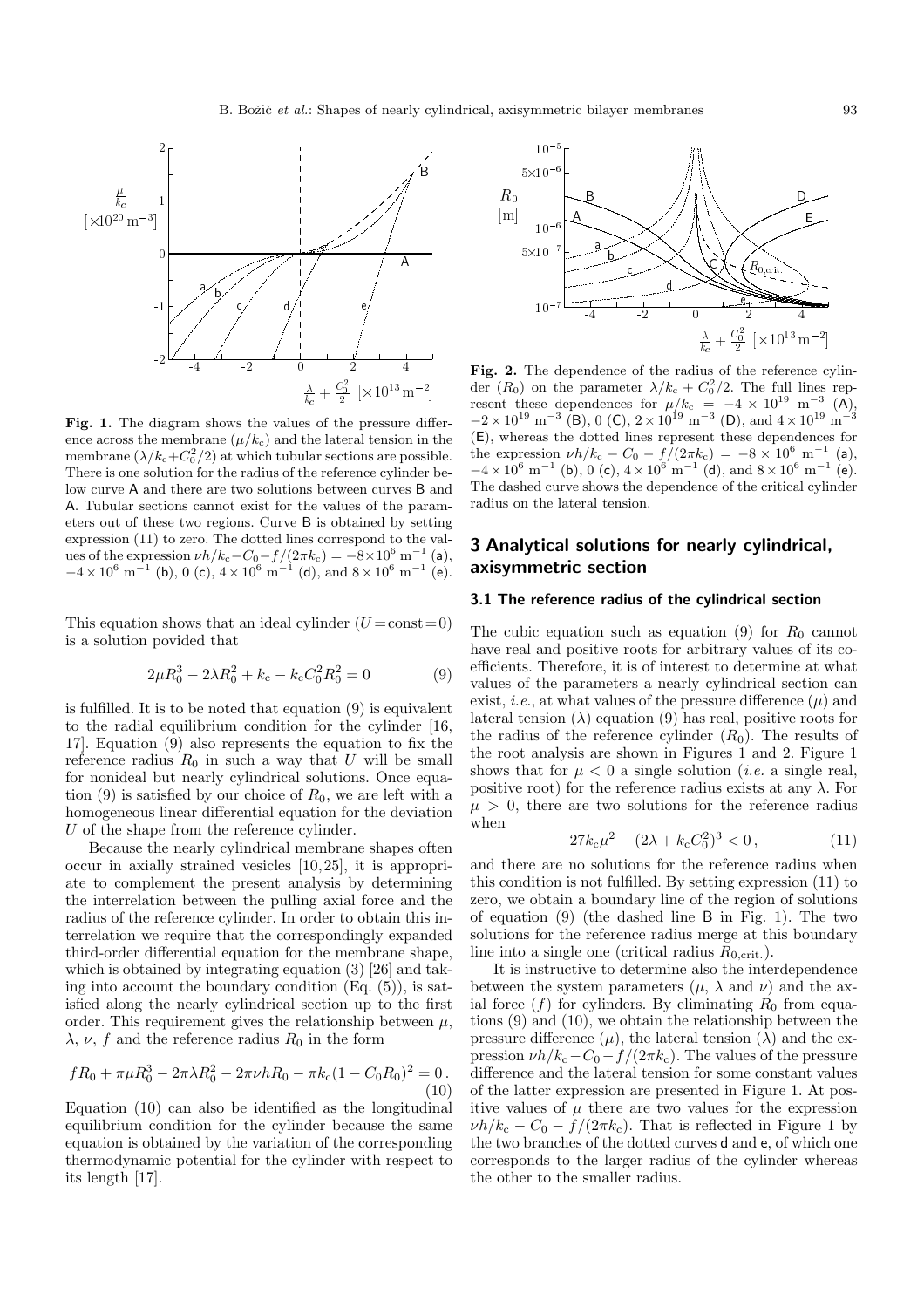The dependence of the radius of the reference cylinder on the lateral tension is obtained by solving equation (9) for given values of  $\mu$  (full lines in Fig. 2). These dependences show that the same radius can be realized at different values of the parameters. The smaller radius of the cylinder increases while the larger one decreases by decreasing  $\lambda$  or by increasing  $\mu$ . The insertion of the obtained interdependence between  $\mu$  and  $\lambda$  for the boundary line (expression  $(11)$  equal to zero) into equation  $(9)$ yields the dependence of the critical cylinder radius on  $\mu$ or on  $\lambda$ ,  $R_{0,\text{crit.}} = \sqrt[3]{k_{\text{c}}/\mu} = \sqrt{3k_{\text{c}}/(2\lambda + k_{\text{c}}C_0^2)}$  (dashed line in Fig. 2). To find out the corresponding value of the expression  $\nu h/k_c - C_0 - f/(2\pi k_c)$  for a given radius of the reference cylinder and the lateral tension, we eliminate  $\mu$ from equations (9) and (10) and obtain

$$
\left(\frac{\lambda}{k_c} + \frac{C_0^2}{2}\right) R_0^2 + 2\left(\frac{\nu h}{k_c} - C_0 - \frac{f}{2\pi k_c}\right) R_0 + \frac{3}{2} = 0. \tag{12}
$$

The dependence of  $R_0$  on the parameter  $\lambda/k_c + C_0^2/2$  for some values of the expression  $\nu h/k_c - C_0 - f/(2\pi k_c)$  is also shown in Figure 2 (dotted lines).

The dependence of  $R_0$  on the parameters  $\mu$  and  $\lambda$ for some limiting cases is instructive. For large  $R_0$  and  $\lambda \gg k_{\rm c} C_0^2$  the bending energy is negligible and the radius of the reference cylinder can be expressed by the law of Laplace  $(R_0 = \lambda/\mu)$ . For small  $\mu$  the radius of the reference cylinder is expressed by  $R_0 = \sqrt{k_c/(2\lambda + k_c C_0^2)}$ where  $2\lambda + k_c C_0^2$  must be positive. The larger radius for the small, positive pressure difference is expressed by  $R_0 = (\lambda + k_c C_0^2/2)/\mu$ . For small  $\lambda + k_c C_0^2/2$  the radius of the reference cylinder is expressed by  $R_0 = \sqrt[3]{-k_c/(2\mu)}$  $(\mu$  must be negative).

### **3.2 Types of deviations from the reference cylinder**

We obtain different types of deviations from the reference cylinder by solving equation (8) that becomes, by taking into consideraton equation (9), the homogeneous linear differential equation for  $U$ . The solutions of the homogeneous differential equation for U have the form  $U = Be^{ikZ}$ , where the amplitude B and the wave number  $k$  are in general complex quantities. By inserting this solution into the differential equation for  $U$ , the fourthorder equation for the dimensionless product of the wave number and the reference radius  $(kR_0)$  is obtained:

$$
(kR_0)^4 + \left(\frac{1}{2} - \frac{\lambda R_0^2}{k_c} - \frac{2\nu h R_0}{k_c} - \frac{C_0^2 R_0^2}{2} + 2C_0 R_0\right) (kR_0)^2
$$

$$
+ \left(1 - \frac{\mu R_0^3}{k_c}\right) = 0.
$$
(13)

In order to express the solutions for the product  $kR_0$ more transparently, we introduce the dimensionless lateral tension  $(\bar{\lambda})$  as  $(\lambda/k_c + C_0^2/2)R_0^2$  and the dimensionless difference between the lateral tensions  $(\bar{\nu})$  as  $(\nu h/k_c-C_0)R_0$ . By using equation (9) and the definition for the dimensionless lateral tension, the pressure difference is a simple function of  $\bar{\lambda}$  ( $\mu = k_c(\bar{\lambda} - 0.5)/R_0^3$ ). Thus, the single solution



**Fig. 3.** The phase diagram for the shape behavior of an axisymmetric tubular membrane as a function of the dimensionless lateral tension and dimensionless difference between the lateral tensions ( $\bar{\lambda}$ - $\bar{\nu}$  phase diagram). The Roman numbers (from I to IV) indicate domains for which the basic functions are the ones given in the corresponding columns in Table 1. These domains are separated by curves A and B. Curve A is obtained by setting to zero the inner root of equation (14), and curve B is obtained by setting to zero equation (14) for the negative sign in front of the inner root. The pressure difference between the inner and the outer medium is positive for cylindrical sections that lie to the right of the dashed line C  $(\mu = 0$  curve) and the axial force is positive for nearly cylindrical sections that lie above the dashed line  $\mathsf{D}$  ( $f = 0$  curve).

for the radius of the reference cylinder that corresponds to negative pressure differences is realized at  $\lambda < 0.5$ . In the case of positive pressure differences, for the smaller radius of the cylinder the value of  $\overline{\lambda}$  lies in the range between 0.5 and 1.5, while for the larger radius the value of  $\lambda$  is larger than 1.5. Namely, by rewriting equation (9) as  $\lambda = \lambda(\mu, R_0)$  and differentiating this expression with respect to  $R_0$ , we obtain that for  $\bar{\lambda}$  < 1.5 the derivative  $d\lambda/dR_0$  is negative, which is characteristic for the smaller radius of the cylinder (cf. Fig. 2), and for  $\bar{\lambda} > 1.5$  this derivative is positive, which is characteristic for the larger radius of the cylinder. The value of  $\bar{\lambda}$  for cylinders of the critical radius  $(R_{0,\text{crit.}})$  is 1.5.

The four roots of equation (13) expressed by the dimensionless parameters are

$$
kR_0 = \pm \frac{1}{2} \sqrt{1 - 2\bar{\lambda} - 4\bar{\nu} \pm \sqrt{4(\bar{\lambda} + 2\bar{\nu})^2 + 12\bar{\lambda} - 8\bar{\nu} - 23}}.
$$
 (14)

The obtained dependence of the wave number k on  $\bar{\lambda}$ ,  $\bar{\nu}$ and  $R_0$  completely describes the parameter dependence of the different types of the membrane shape deviations. Namely, by the use of equation (9) we could eliminate either  $\bar{\lambda}$  or  $R_0$  from equation (14) and express the wave number k alternatively either in terms of  $\mu$ ,  $\bar{\nu}$  and  $R_0$  or in terms of  $\mu$ ,  $\lambda$  and  $\nu$ , respectively.

The inspection of equation (14) shows that at different values of the parameters  $\overline{\lambda}$  and  $\overline{\nu}$  the wave numbers corresponding to the four solutions may have completely different values and character. We can identify four domains of different types of membrane shape deviations, which can be conveniently presented in a form of the phase diagram (Fig. 3). The shape of the tubular section can be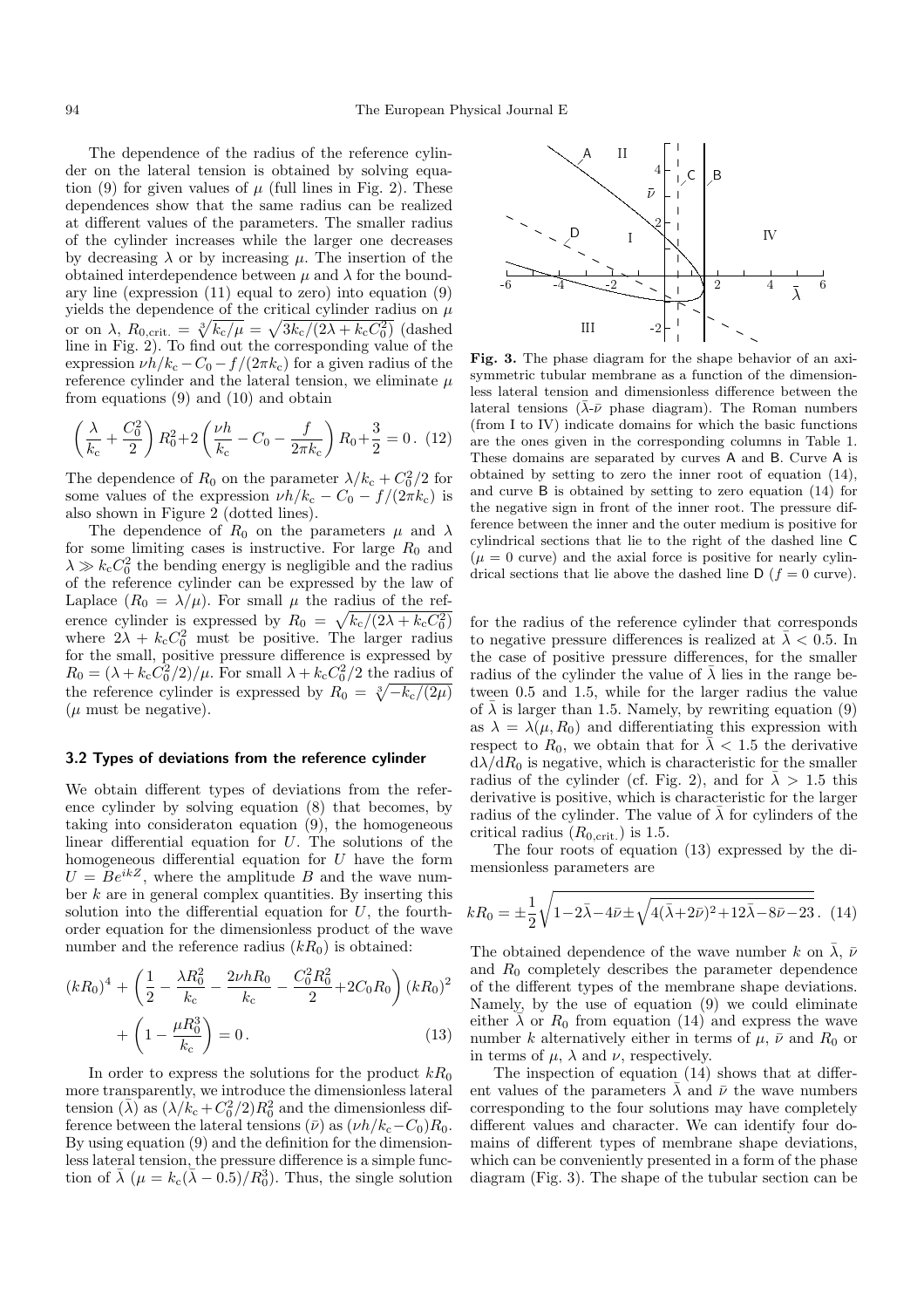**Table 1.** Even (E) and odd (O) basic functions for four different types of the shape behavior of axisymmetric tubular membranes. The components of the wave numbers  $(\alpha \text{ and } \beta)$ and the wave numbers  $(k_{II,1}, k_{II,2}, k_{III,1}, k_{III,2}, k_{IV,1}$  and  $k_{IV,2})$ that appear in the basic functions are given in the legend.

| domains   |   |                                                            |                                                    | Ш                                                | ΓV                                                  |
|-----------|---|------------------------------------------------------------|----------------------------------------------------|--------------------------------------------------|-----------------------------------------------------|
| basic     | E | $\sinh\beta Z \sin\alpha Z$<br>$\cosh\beta Z \cos\alpha Z$ | $\cosh k_{\text{H.1}}Z$<br>$\cosh k_{\text{H}_2}Z$ | $\cos k_{\text{H1.1}}Z$<br>$\cos k_{\rm HI.2}Z$  | $\cosh k_{\rm IV,2}Z$<br>$\cos k_{\text{IV.1}}Z$    |
| functions | Ω | $\cosh\beta Z \sin\alpha Z$<br>$\sinh\beta Z \cos\alpha Z$ | $sinh k_{\text{H},1} Z$<br>$sinh k_{\text{H}_2}Z$  | $\sin k_{\text{H1.1}}Z$<br>$\sin k_{\rm HI.2} Z$ | $sinh k_{\text{IV},2}Z$<br>$\sin k_{\text{IV}}$ $Z$ |

| $\alpha=\frac{\sqrt{1-2\bar{\lambda}-4\bar{\nu}+\sqrt{24-16\bar{\lambda}}}}{\sqrt{8}R_0}\,,\;\beta=\frac{\sqrt{2\bar{\lambda}+4\bar{\nu}}-1+\sqrt{24-16\bar{\lambda}}}{\sqrt{8}R_0}$             |        |  |
|--------------------------------------------------------------------------------------------------------------------------------------------------------------------------------------------------|--------|--|
|                                                                                                                                                                                                  |        |  |
| $k_{\rm II,1}=k_{\rm IV,2}=\frac{\sqrt{2\bar{\lambda}+4\bar{\nu}-1+\sqrt{4(\bar{\lambda}^2+4\bar{\nu}^2)+16\bar{\lambda}\bar{\nu}+12\bar{\lambda}-8\bar{\nu}-23}}{2R\alpha}$                     |        |  |
|                                                                                                                                                                                                  | $2R_0$ |  |
| $k_{\rm II,2}=\frac{\sqrt{2\bar{\lambda}+4\bar{\nu}-1}-\sqrt{4(\bar{\lambda}^2+4\bar{\nu}^2)+16\bar{\lambda}\bar{\nu}+12\bar{\lambda}-8\bar{\nu}-23}}{2R_0}$                                     |        |  |
|                                                                                                                                                                                                  |        |  |
| $k_{\rm III,1}=k_{\rm IV,1}=\frac{\sqrt{1-2\bar{\lambda}-4\bar{\nu}+\sqrt{4(\bar{\lambda}^2+4\bar{\nu}^2)+16\bar{\lambda}\bar{\nu}+12\bar{\lambda}-8\bar{\nu}-23}}{2R{\scriptscriptstyle \sim}}$ |        |  |
|                                                                                                                                                                                                  |        |  |
| $k_{\rm III,2} = \frac{\sqrt{1-2\bar{\lambda}-4\bar{\nu}-\sqrt{4(\bar{\lambda}^2+4\bar{\nu}^2)+16\bar{\lambda}\bar{\nu}+12\bar{\lambda}-8\bar{\nu}-23}}}{2R_0}$                                  |        |  |
|                                                                                                                                                                                                  |        |  |

in general described as a linear combination of two even and two odd basic functions. The phase diagram shows the type of these basic functions in dependence on the parameters  $\overline{\lambda}$  and  $\overline{\nu}$ . The corresponding wave numbers and the components of the wave numbers are given in Table 1. In domain I the deviation of the membrane shape from the cylinder is a sinusoidal function with exponentially decreasing amplitude (damped undulation). In domain II the shape of the membrane is described by the sum of exponential functions involving two different characteristic lengths. In domain III the shape of the membrane is the sum of two sinusoidal functions. In domain IV the deviation is given by the sum of a sinusoidal function and an exponential function. The obtained types of basic functions indicate that the values of the parameters  $\bar{\lambda}$  and  $\bar{\nu}$ for long close to ideal tubelike shapes lie in domains I or II where deviations from the cylinder decrease exponentially.

In Figure 3 the region of positive pressure differences is divided from the region of negative pressure differences by the dashed curve C. Furthermore, after expressing equation (12) in terms of the dimensionless parameters ( $\bar{\lambda}$  and  $\bar{\nu}$ ), we can obtain an equation for the dependence of the axial force  $(f)$  on these dimensionless parameters. The obtained equation shows that negative axial forces are below the line for  $f = 0$  (the dashed line D) in the phase diagram and that positive forces are above it.

In order to better conceive the predicted behavior of nearly cylindrical membrane sections, the wave numbers, or their real and imaginary components, are presented in Figure 4 as a function of  $\overline{\lambda}$  for a constant value of  $\overline{\nu}$  $(\bar{\nu} = 0)$ . It can be seen that the transitions between different shape domains exhibit a variable behavior with respect



**Fig. 4.** The dependence of the product of the wave numbers (or their real and imaginary components for domain I) and the radius of the cylinder on the dimensionless lateral tension  $(\bar{\lambda} = \lambda R_0^2 / k_c + C_0^2 R_0^2 / 2)$  for  $\bar{\nu} = 0$ . Curves  $k_{\text{III},1}$  and  $k_{\text{III},2}$  show the absolute values of the wave numbers if the parameter  $\bar{\lambda}$  is smaller than  $-\sqrt{8}-1.5$  (domain III). Curves  $\alpha$  and  $\beta$  show the absolute values of the real and of the imaginary component of the product  $kR_0$  if the parameter  $\bar{\lambda}$  ranges between  $-\sqrt{8}-1.5$ and  $\sqrt{8} - 1.5$  (domain I). Curves  $k_{II,1}$  and  $k_{II,2}$  show the absolute values of the wave numbers in the range of the parameter  $\bar{\lambda}$  between  $\sqrt{8}-1.5$  and 1.5 (domain II). Curves  $k_{\text{IV,2}}$  and  $k_{\text{IV,1}}$ show the absolute values of the wave numbers if the parameter  $\bar{\lambda}$  is above 1.5 (domain IV). The dotted lines indicate different domain boundaries.

to merging, branching, vanishing or arising of the real and imaginary components of the wave numbers. The nearly cylindrical shapes belonging to domains I and II are realized at values of  $\bar{\lambda}$  around zero. At larger dimensionless lateral tensions, where the difference between the inside and the outside pressure is positive, there is a tendency in the system for the increase of the volume per length of the cylindrical section. At pressure differences larger than  $k_c/R_0^3$  (within domain IV) this tendency causes a sinusoidal deformation of the cylindrical section because more volume can be accommodated under a given membrane area in the case of sinusoidal deformation. This effect is analogous to the Rayleigh instability [27] in the sense that a large positive pressure difference can be reduced by the sinusoidal deformation. At sufficiently negative dimensionless lateral tensions the axial force is negative and there is a tendency for shortening the vesicle section due to the action of the compressing axial force. Within domain III, *i.e.*, at axial forces smaller than  $-\sqrt{8\pi k_c/R_0}$  for  $\bar{\nu} = 0$ , thus the tendency in the system for shortening the vesithus, the tendency in the system for shortening the vesicle section also causes the cylindrical section to deform sinusoidally.

The dependence of shapes of the nearly cylindrical sections on the difference between the lateral tensions of the membrane monolayers  $(\bar{\nu})$  can be interpreted in a similar manner. The sinusoidal deformation mainly occurs at negative values of  $\bar{\nu}$  (domain III in Fig. 3). Because in most parts of domain III the force is negative, the reason for this deformation can be the compressing axial force, as already discussed. However, at negative values of  $\bar{\nu}$ , the sinusoidal deformation may arise also due to the tendency of the system to increase the difference between the areas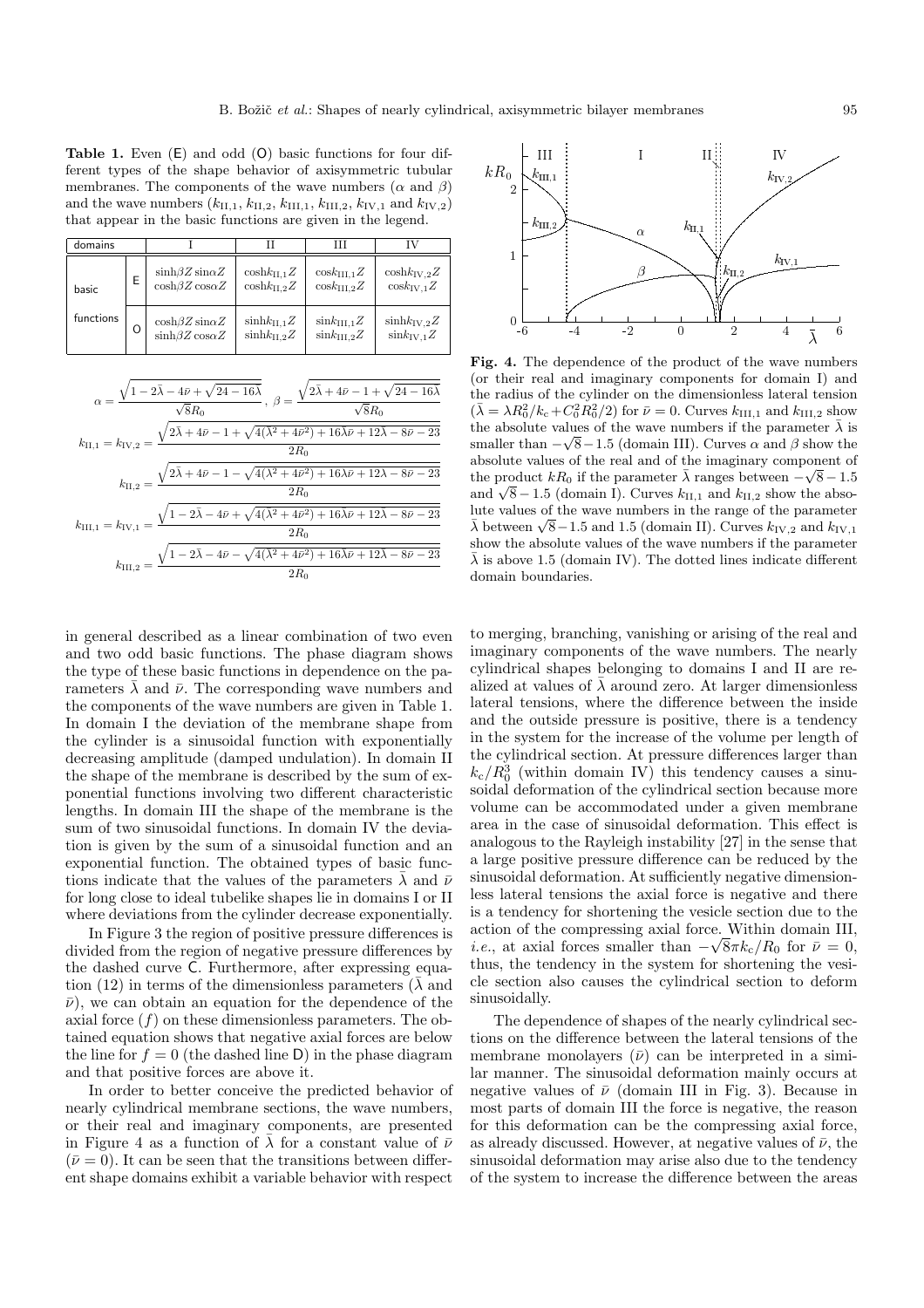of the outer and the inner monolayer  $(\Delta A)$ . Namely, the difference between the lateral tensions of the monolayers  $(\nu)$  increases proportionally by increasing  $\Delta A$  (Eq. (2)). Within domain III a large negative difference between the lateral tensions can be then reduced by the sinusoidal deformation of the cylindrical section because the area difference between the monolayers per length of the cylindrical section is larger for the waved tubular section than for the cylinder. This effect can be related to the already discussed occurrence of the sinusoidal deformation at large positive pressure differences. There the pressure difference is reduced whereas here the difference between the lateral tensions is reduced upon the deformation. The importance of the latter effect is clearly evidenced at the values of the parameters lying between curves A, B and D in Figure 3 where the negative difference between the lateral tensions can be reduced by the sinusoidal deformation even if the axial force is positive.

## **4 Conclusions and an application**

In this work we studied first the dependence of the radius of the nearly cylindrical section on parameters defining the system's conditions  $(\mu, \lambda \text{ and } \nu)$ . The radius of these sections depends only on the pressure difference  $(\mu)$  and the lateral tension ( $\lambda$ ) (Eq. (9)) because the area difference, which is a conjugated parameter to the difference between lateral tensions  $(\nu)$ , does not depend on the radius of the cylinder. However, the radius of the reference cylinder can be also expressed by the equation that relates all three system parameters with the axial force  $(f)$  (Eq. (10)). From the demonstrated interdependence between the pressure difference and the lateral tension at given  $\nu$  and f in Figure 1 we can infer what are the separate relations between  $\mu$ ,  $\lambda$ ,  $\nu$  and f. At fixed pressure difference and lateral tension the relation between  $\nu$  and  $f$  is simple in that the difference between the lateral tensions and the axial force are related linearly.

We also determined the limitations for possible values of the parameters. For the positive pressure difference between the inner and the outer medium the nearly cylindrical sections exist only at sufficiently large values of the lateral tension (expression (11)). At positive pressure differences and sufficiently large lateral tensions there are two possible radii for the cylindrical sections. The analysis presented does not give any formal limitations for the value of the difference between the lateral tensions of the membrane monolayers  $(\nu)$ . However, if  $\nu$  is too large, the membrane certainly disintegrates. Otherwise, we can estimate the typical value of  $\nu$  in the tether pulling experiments by using equation (2). From given values for the nonlocal bending modulus, the area of the vesicle membrane and the distance between the neutral surfaces of the monolayers  $(k_r = 4.1 \times 10^{-19} \text{ J}, A = 10^3 \mu \text{m}^2$  and  $h = 2.8$  nm [13]), the estimated value of  $\nu$ , for the tether length of 100  $\mu$ m, is in the order of 10<sup>-4</sup> N/m. This value of  $\nu$  is of the same order of magnitude as a change in the lateral tension  $(\lambda)$  in these experiments [13].

Then we determined the basic functions for the shapes of nearly cylindrical axisymmetric sections of vesicles for a complete variety of possible system's conditions defining the behavior of the system  $(\mu, \lambda \text{ and } \nu)$ . The different types of shape deviations depend on all three parameters but the values for the wave numbers can be expressed by only two independent parameters (cf. Eq. (13)). A possible convenient way to describe the different types of deviations is to express the dimensionless product of complex wave numbers and cylinder radius  $(kR_0)$  in terms of the parameters  $\lambda$  and  $\bar{\nu}$  that define a combination of the system's conditions (Tab. 1). The shape equation (Eq. (3)) that determines the basic functions describes the possible stationary axisymmetric configurations of membranes. Thus, at given values of the parameters the described shapes do not necessarily correspond to stable configurations.

The analysis presented provides the analytical description of nearly cylindrical, axisymmetric shapes for an arbitrary length of the cylindrical vesicle section. This analytical description can also be discussed in relation to the stability analysis of long cylinders [17]. For long cylindrical vesicle sections, the deviation from the cylinder within domains I and II (Fig. 3), where the deviation of the membrane shape from a cylinder is described by a sinusoidal function with exponentially decreasing amplitude and by the sum of exponential functions involving two different characteristic lengths, respectively, is negligibly small throughout most of the length of the cylindrical section. This result is in accord with the result of stability analysis since the range of parameters for domains I and II, where long cylindrical sections are expected, coincides with the range of parameters, where the long cylinders are stable with respect to axisymmetric deformations [17]. Our analysis confirms the existence of long cylinders in domains I and II, and additionally shows that the cylinders adjust to the rest of the vesicle by exponential (domain II) or damped undulatory (domain I) deviations.

We also predicted the shapes of nearly cylindrical vesicle section within domains (domains III and IV in Fig. 3) where the long cylinders were shown to be unstable towards axisymmetric deformations [17]. In domain IV the shape deformation of the central part of a long tubular section can be described by a sinusoidal function with a single wavelength, whereas in domain III the shape deformation consists of two sinusoidal functions with two different wavelengths. At the ends of the tubular section, in domain IV the ajustment of the shape deformation to the rest of the vesicle is described by exponential function.

Because we limit ourselves only to the study of axisymmetric shapes, the analytical description for nearly cylindrical shapes may not be generally applicable. It was shown that at certain values of parameters long cylinders are unstable towards nonaxisymmetric deformations [17, 18]. In our phase diagram (Fig. 3) the regions of this kind of instabilities for long cylinders are below the zero force line (the dashed line D) and for  $\overline{\lambda} < -2.5$ . Hence, a long tubular section described by a sum of two sinusoidal functions exists only in a small region between curves A, B and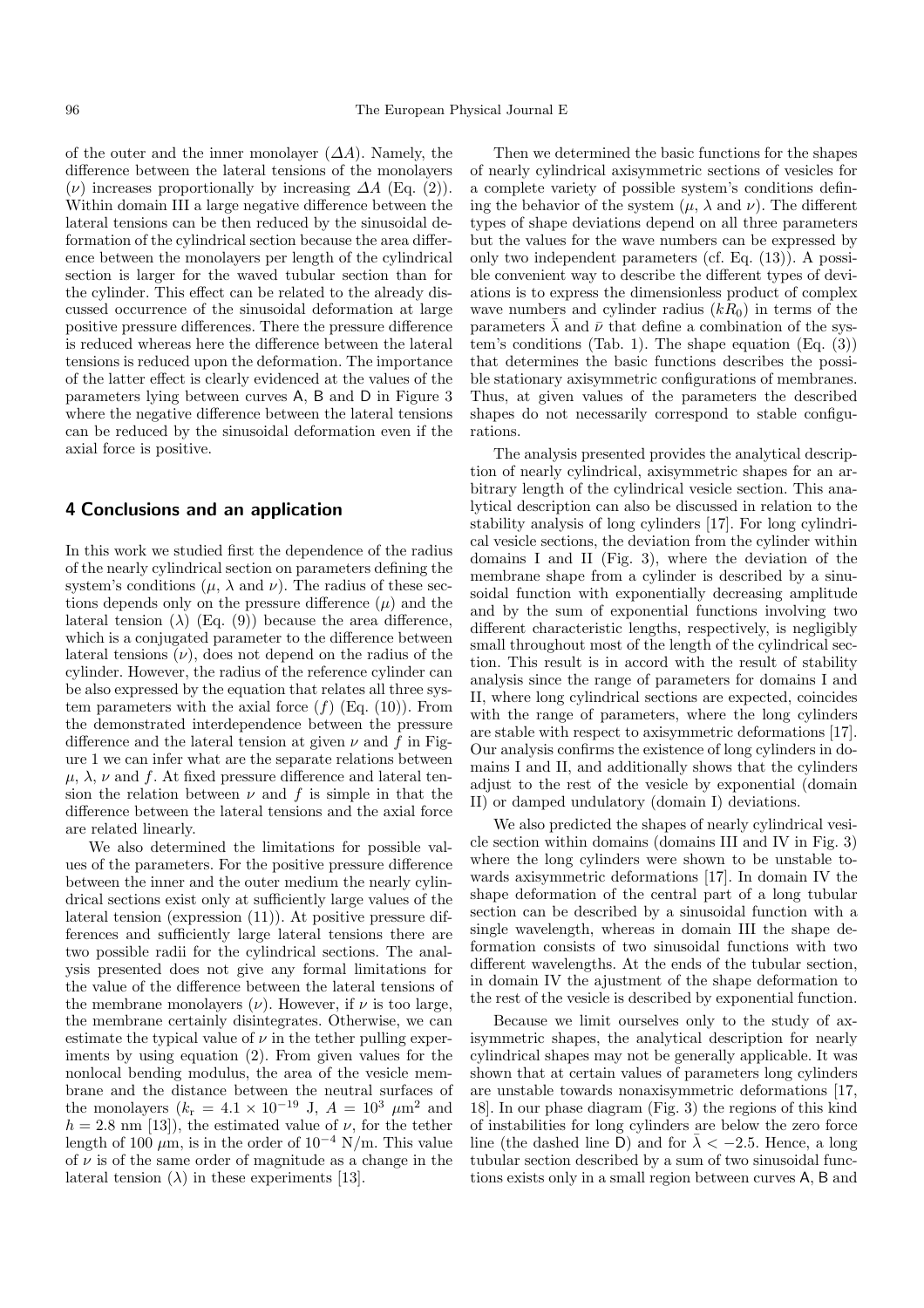

**Fig. 5.** The shape of a vesicle with the relative volume (vesicle volume divided by the volume of a sphere enclosed by the membrane of the same area A) 0.306. The vesicle axial cross-section (full line) is represented by the upper part of the contour for one half of the vesicle exhibiting equatorial mirror symmetry. The dashed curve represents enlarged deviation of the contour from the reference cylinder  $(100 \times (R(Z) - R_0) + R_0)\sqrt{4\pi/A}$ , where  $R_0 = 0.2042\sqrt{A/(4\pi)}$ . The contour of the vesicle was obtained by numerically solving [1] equation (3) for  $\nu = 0$  and  $C_0 = 0.$ 

D in Figure 3, and a long tubular section described by a single sinusoidal function exists in domain IV only above curve D.

The phenomena of the sinusoidal deformations of tubelike membrane sections are analogous to the Rayleigh instability. In the case of tubelike membrane sections, the elastic energy of the membrane is also an important factor. Our analysis points to a new possible cause for the occurrence of the instability. Namely, the tubelike membrane sections can be deformed sinusoidally also due to the altered difference between the lateral tensions of the membrane monolayers when the inner monolayer is more stretched than the outer one.

As already noted, the occurrence of a cylindrical section is a characteristic for vesicles with small relative volumes. Observed [11] as well as numerically obtained (Fig. 5) shapes of such vesicles have at both vesicle ends slightly wider rounded parts, and a nearly cylindrical middle part which at a closer look shows an undulatory behavior with a strongly decaying amplitude. The latter vesicle section can be described by the present analytical solutions. An advantage of the analytical description over the numerical one is in providing a quantitative insight into the vesicle shape behavior, which we shall briefly demonstrate.

The vesicle in Figure 5 was chosen to have zero difference between the lateral tensions and zero spontaneous curvature, *i.e.*  $\nu = 0$  and  $C_0 = 0$ . Also, there are no forces applied and therefore  $f = 0$ . Then, by using equations (9) and (10), the value of the dimensionless lateral tension can be obtained,  $\bar{\lambda} = -1.5$ . The position of the obtained point  $(\lambda = -1.5, \bar{\nu} = 0)$  within domain I (Fig. 3) explains the damped undulatory behavior obtained numerically. By having the value of  $\bar{\lambda}$  for the treated vesicle, it is also possible to obtain the values of the products  $\alpha R_0$  and  $\beta R_0$ . By using the expressions presented in Table 1, we get  $\alpha R_0 = 1.169$  and  $\beta R_0 = 0.605$ . We can compare the value of the product  $\alpha R_0$  with the approximate value obtained from the numerically calculated vesicle shape (Fig. 5). With the estimated values of the wavelength and the reference radius in the units  $\sqrt{A/(4\pi)}$  (1.098 and 0.2042, respectively), we obtain that the approximate value of the product  $\alpha R_0$  is also 1.169. Furthermore, for  $\overline{\lambda} = -1.5$ , the predicted ratio between two consecutive amplitudes is  $\exp(-2\pi\beta/\alpha)=0.0387$ , which is again in agreement with the shape presented in Figure 5. On the other hand, the present analysis does not include the determination of the amplitudes of the undulatory behavior. It has to be realized that these amplitudes depend on the characteristics of the noncylindrical parts of the vesicle.

The agreement between the analytical and the numerical description suggests that it is possible to obtain the contour of the tubular vesicle with small relative volume by having the numerical solution for the nearly cylindrical middle part replaced by the analytical solution. In this case, only rounded parts at the vesicle ends are to be solved numerically. In general, the usual numerical metods for solving the differential equation for the whole tubular vesicles become at larger lengths of their middle part extremely sensitive to the initial guesses of adjustable parameters. By the prescribed numerical and analytical approach it is possible to obtain the shapes of tubular vesicles for arbitrary small relative volumes, and thus to extend the shape analysis to include regions of the phase diagram where numerical methods have failed.

Other cases where the present analysis of nearly cylindrical sections may provide additional insights include different processes in which cylindrical membrane shapes transform into noncylindrical ones, as it occurs when pulling on a tubular vesicle [28] or when asymmetrically varying the areas of bilayer monolayers [29]. In the detailed analysis of such processes the specific external conditions have to be taken into consideration, however, this is outside the scope of this work.

## **References**

- 1. S. Svetina, B. Žekš, in Handbook of Nonmedical Applications of Liposomes 1995, edited by D.D. Lasic, Y. Barenholz, Vol. **I** (CRC, Boca Raton, FL, 1996) p. 13.
- 2. U. Seifert, Adv. Phys. **46**, 13 (1997).
- 3. H.J. Deuling, W. Helfrich, J. Phys. (Paris) **37**, 1335 (1976).
- 4. S. Svetina, B. Žekš, Eur. Biophys. J. **17**, 101 (1989).
- 5. U. Seifert, K. Berndl, R. Lipowsky, Phys. Rev. A **44**, 1182 (1991).
- 6. F. Jülicher, U. Seifert, Phys. Rev. E 49, 4728 (1994).